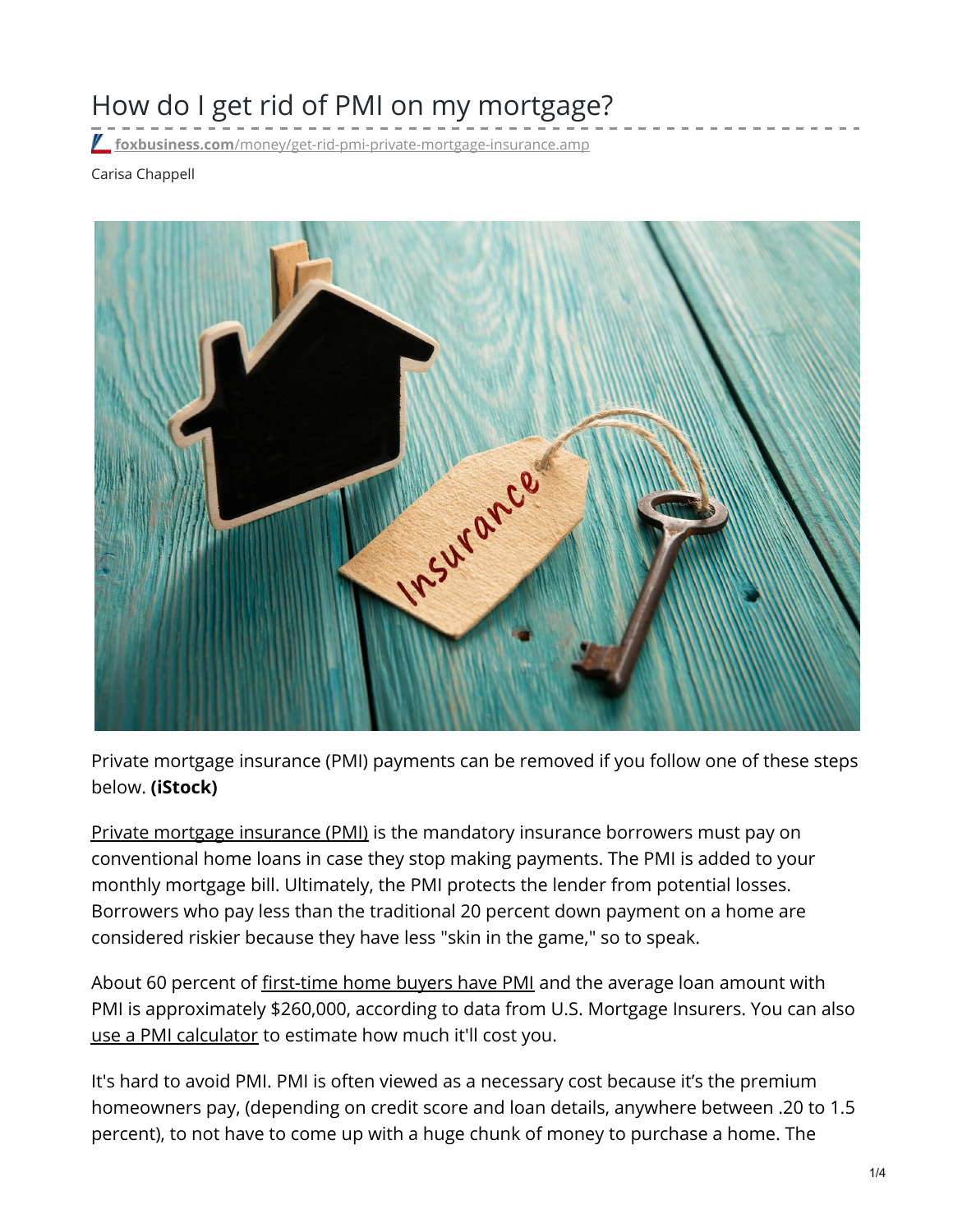mortgage lender chooses the PMI and it's not always easy to cancel PMI when the time comes.

#### **[MORTGAGE](https://www.foxbusiness.com/money/mortgage-rates-record-low-refinance-now) RATES NEAR RECORD LOW - HERE'S WHY IT'S A GOOD TIME TO REFINANCE**

But the good news is PMI can be a lifesaver to help get more first-time home buyers in the house of their dreams with as little as a 3 percent down payment. Whether you're looking to put down roots in a home or refinance your [mortgage,](https://www.credible.com/mortgage-refinance?utm_source=fox&utm_medium=partner_link&utm_campaign=https%3A%2F%2Fwww.foxbusiness.com%2Fmoney%2Fget-rid-pmi-private-mortgage-insurance) Credible can help you compare offers from several mortgage lenders at once to find a loan estimate with the best rates.

While it may seem like it, you don't have to pay private mortgage insurance forever.

## **4 ways to cancel PMI**

Cancellation of this added fee may be music to your ears if you're currently paying for PMI or are a potential homebuyer trying to get [pre-approved](https://www.foxbusiness.com/money/5-types-mortgage-loans-homebuyers-best) and figuring out what type of loan is right for you. Yes, with the right conditions, you can remove those pesky PMI payments from your mortgage as they don't have to last the entire life of the loan.

### **HOW TO GET [PRE-APPROVED](https://www.foxbusiness.com/money/mortgage-loans-preapproval) FOR A MORTGAGE**

Ditching the PMI payment is ideal if you have more than 20 percent equity in your home. Don't wait for the lender to reach out to you to initiate this cancellation. Contact your lender and let them know how your equity has grown. Your account must be in good standing with on-time payments and you can't have any liens such as a home equity loan.

### **1. Refinance**

Refinancing your home is one way to avoid PMI payments (and it's a particularly smart time to refinance given today's mortgage rates). Use Credible's free [refinancing](https://www.credible.com/mortgage-refinance?utm_source=fox&utm_medium=partner_link&utm_campaign=https%3A%2F%2Fwww.foxbusiness.com%2Fmoney%2Fget-rid-pmi-private-mortgage-insurance) tool to research different mortgage lenders to find the best rates today.

Mortgage refinancing works especially great if you're in an area where home values have risen enough to give you a lot of equity in a reasonably short amount of time. If the remaining balance on your loan is less than 80 percent of the home's value, then you've in essence "free'd" yourself from the PMI.

### **THE BASICS OF NO-CLOSING COST MORTGAGE [REFINANCING](https://www.foxbusiness.com/money/no-closing-cost-mortgage-refinancing-basics)**

However, make sure your savings is more than the refinancing costs.

### **2. Updated appraisal**